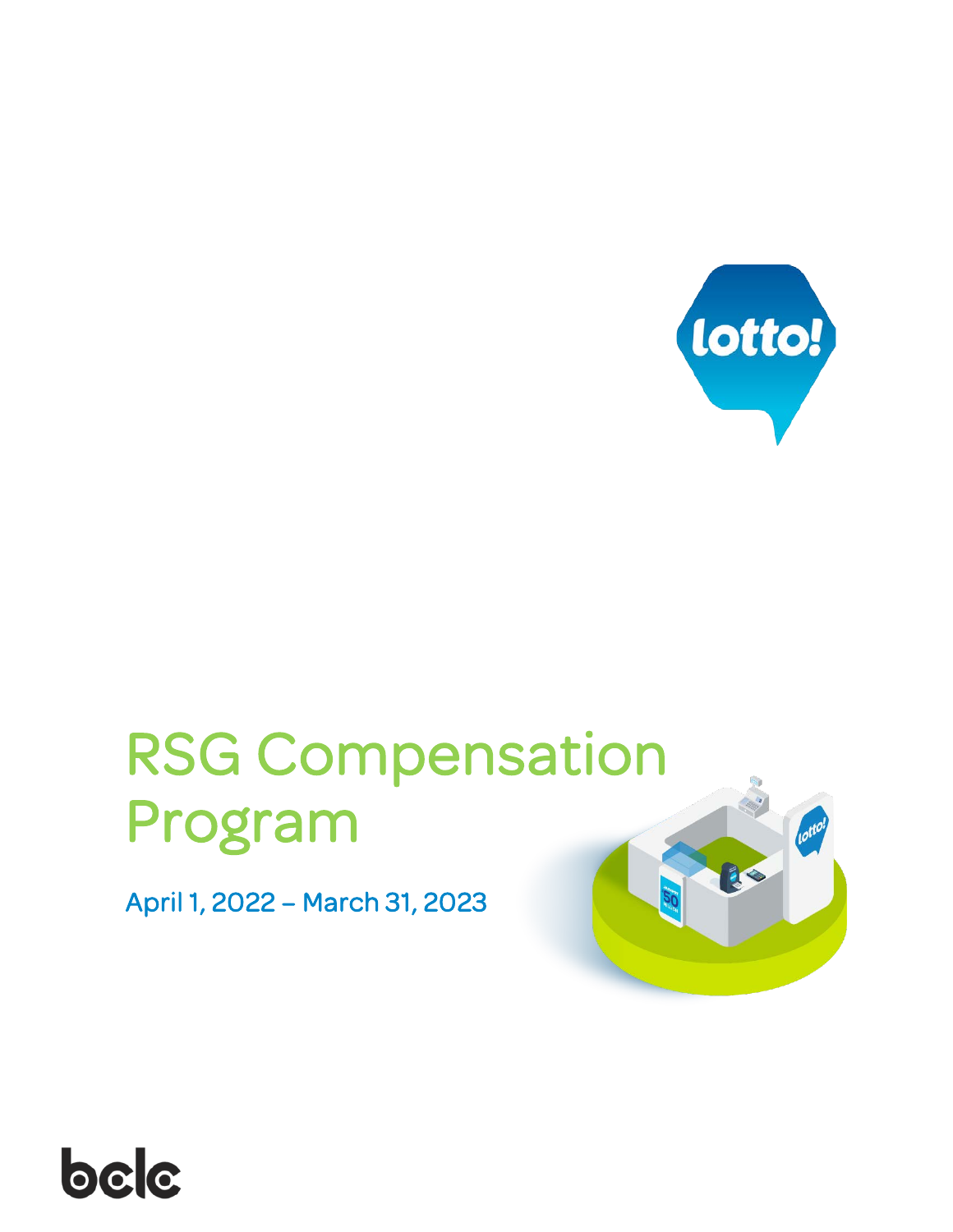# Table of Contents

[Compensation Program](#page-2-0)

[Compensation Overview](#page-3-0)

[Execution Excellence](#page-4-0)

Audit Only – [Operational Requirements](#page-6-0)

[Location Fee](#page-7-0)

[Questions & Answers](#page-8-0)

**Notifications** 

[Seller's Prize](#page-10-0)

[Retailer Commissions](#page-11-0)

[Sales Growth Incentive](#page-12-0)



# bala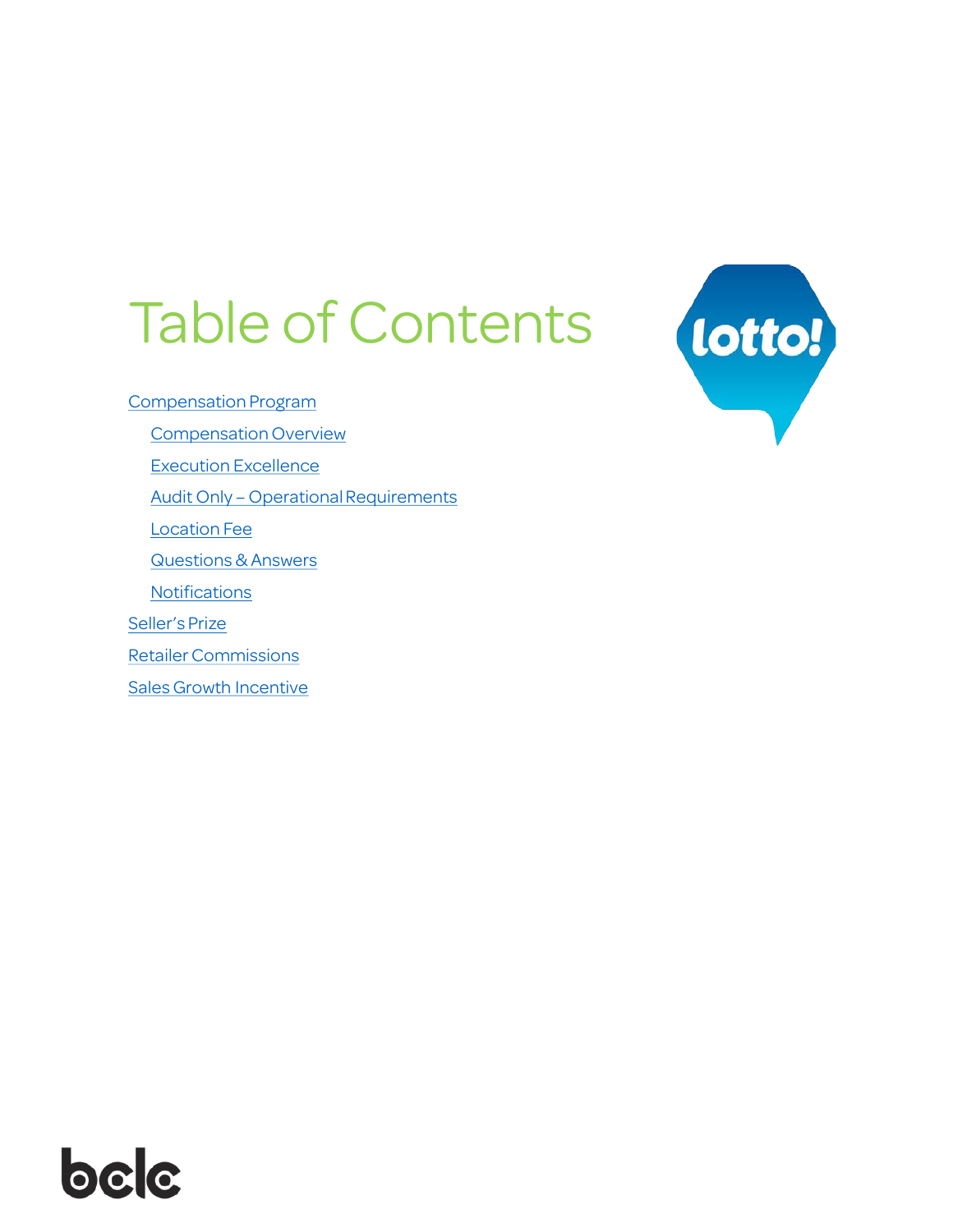# <span id="page-2-0"></span>Compensation Program

BCLC's Retail Stores Group (RSG) compensation program provides retailers with a number of ways to earn and is comprised of multiple financial elements.



*Revenue earned from Sales Growth Incentive, Prize Redemption Commission, and Seller's Prize is not part of compensation calculations., however revenue earned from these programs tracked for overall payment.*

#### HOW WILL I KNOW THE POTENTIAL COMPENSATION FOR MY LOCATION?

Your Territory Manager will review the Retailer Compensation Program in detail during their visits. In addition, retailers will receive a period reporting Excel spreadsheet to help support all the calculations under this program.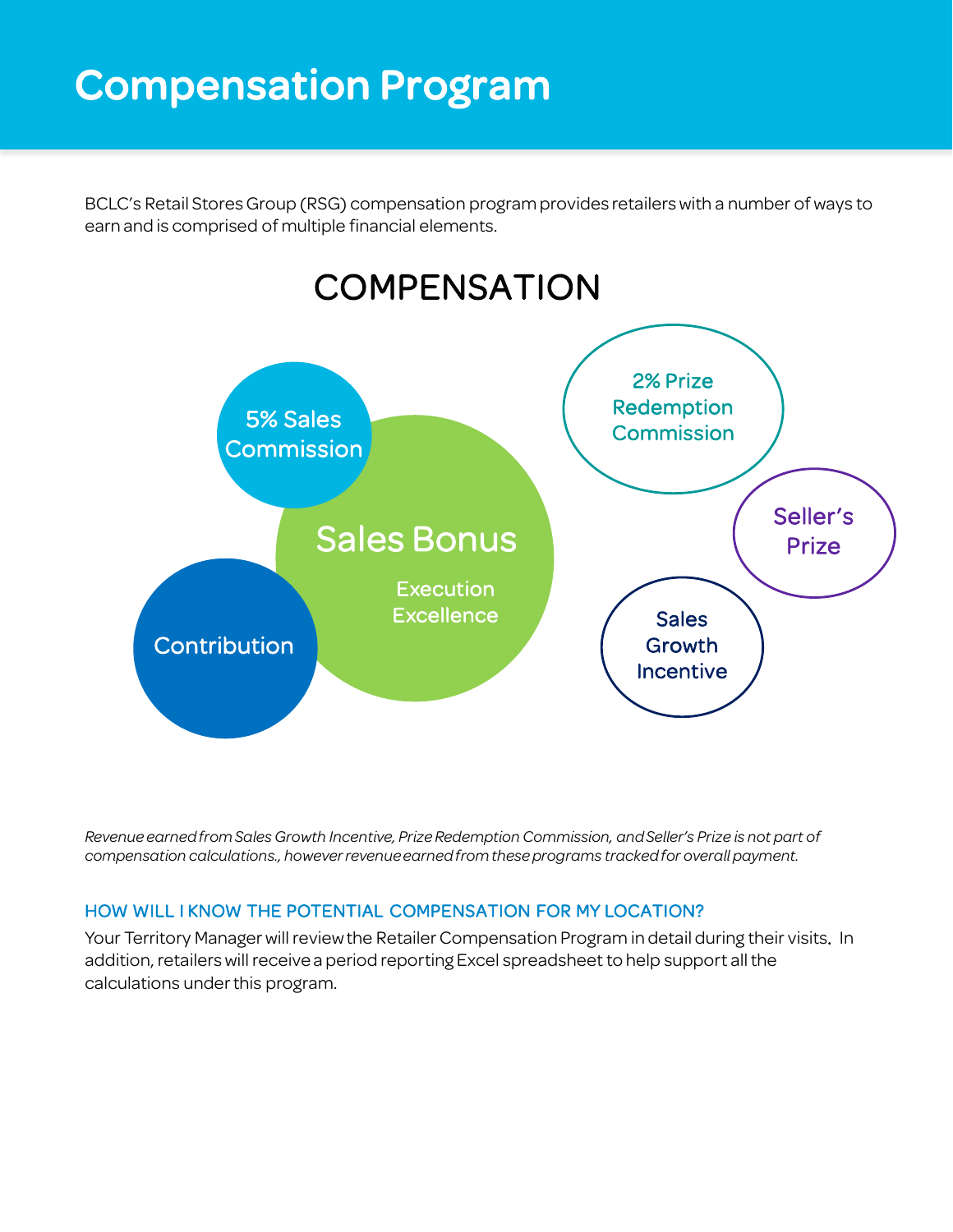# <span id="page-3-0"></span>Compensation Overview

#### COMPENSATION OVERVIEW

BCLC establishes minimum retailer revenue targets for RSG each fiscal year to ensure RSG Retailers are rewarded for sales performance.

# SALES COMMISSION + SALES BONUS + CONTRIBUTION (if applicable) = TOTAL POTENTIAL RETAILER COMPENSATION.

## TOTAL POTENTIAL RETAILER COMPENSATION - EXPENSES = RETAILER NET INCOME.

| Level          | Minimum<br><b>Sales Levels</b> | <b>Maximum</b><br><b>Sales Levels</b> | <b>Sales</b><br><b>Bonus</b> | <b>Sales</b><br>Commission | Location<br>Fee | Contribution |
|----------------|--------------------------------|---------------------------------------|------------------------------|----------------------------|-----------------|--------------|
| 12             | \$2,000,000+                   |                                       | 2.45%                        | 5.00%                      | 2.25%           | Not Eligible |
| 11             | \$1,500,000                    | \$1,999,999                           | 2.45%                        | 5.00%                      | 2.00%           | Not Eligible |
| 10             | \$1,250,000                    | \$1,499,999                           | 2.45%                        | 5.00%                      | 1.50%           | Not Eligible |
| $\mathcal{G}$  | \$1,100,000                    | \$1,249,999                           | 2.25%                        | 5.00%                      | 1.35%           | Not Eligible |
| 8              | \$975,000                      | \$1,099,999                           | 2.05%                        | 5.00%                      | 1.35%           | Variable     |
| $\overline{7}$ | \$725,000                      | \$974,999                             | 1.75%                        | 5.00%                      | 1.35%           | Variable     |
| 6              | \$600,000                      | \$724,999                             | 1.50%                        | 5.00%                      | 1.35%           | Variable     |
| 5              | \$475,000                      | \$599,999                             | 1.25%                        | 5.00%                      | 1.35%           | Variable     |
| $\overline{4}$ | \$375,000                      | \$474,999                             | 1.00%                        | 5.00%                      | 1.35%           | Variable     |
| 3              | \$275,000                      | \$374,999                             | .80%                         | 5.00%                      | 1.35%           | Variable     |
| $\overline{c}$ | \$200,000                      | \$274,999                             | .65%                         | 5.00%                      | 1.35%           | Variable     |
| 1              | \$0                            | \$199,999                             | .50%                         | 5.00%                      | 1.35%           | Variable     |

Sales Bonus payments are subject to the Execution Excellence Condition of Payment and can be reduced by performance in this area.

Sales Bonus is calculated each period based on projected annual sales.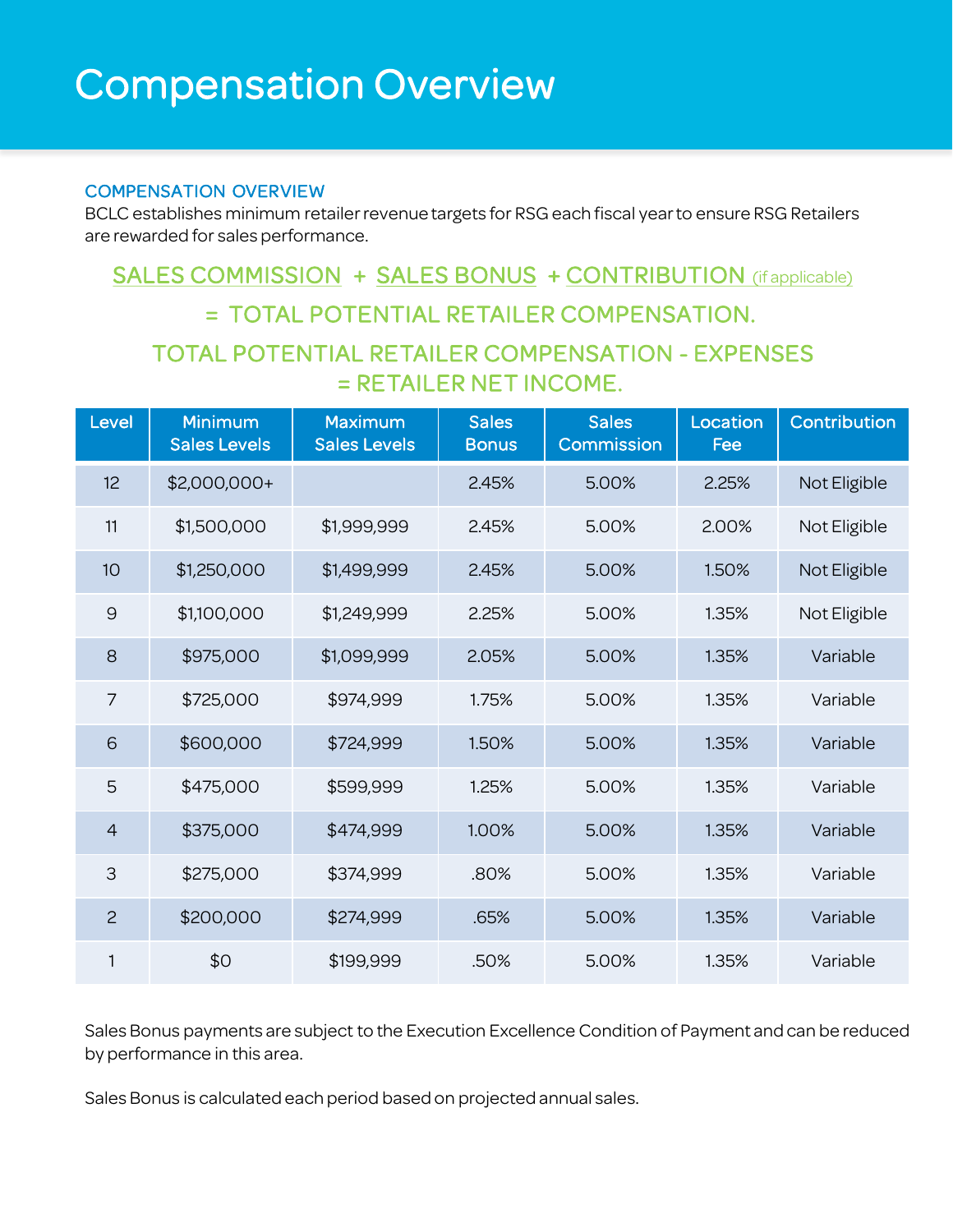<span id="page-4-0"></span>BCLC will reward retailers who provide our PLAYERS with exceptional retail experience, as defined by the Execution Excellence scorecard items.

#### HOW IT WORKS

Over the fiscal year, your BCLC Territory Manager will perform Execution Excellence surveys during their regularly scheduled visits. Accounts will receive approximately 6 regularly scheduled visits and during each visit the TM will evaluate your execution performance. Each visit will be worth 8 points.

Execution Excellence will account for a maximum reduction of 10% of half of your total sales bonus.

At the end of the fiscal year, BCLC will review the total of all Execution Excellence surveys to determine the reduction percentage (applied to half of your total sales bonus), based on the below information:

Strong execution = full bonus achievement!

- o 0-3 point deductions = Earn full bonus
- o 4-5 point deductions = 3% reduction
- o 6-7 point deductions = 5% reduction
- o 8 or more point deductions = 10% reduction

Maximum reduction for Execution Excellence will \$1,500. Minimum reduction will be \$50.

The Execution Excellence deduction will occur at the end of the fiscal year. Scoring from the complete year will be compiled and the Execution Excellence deduction will be applied in Period 1 (April) of the following fiscal year.

#### Q: IF I RECEIVE A REDUCTION IN MY BONUS PAYMENT THAT REDUCES MY RETAILER REVENUE BELOW THE MINIMUM TARGET THRESHOLD, WILL BCLC ACCOUNT FOR THAT?

BCLC will not account for financial impacts to revenue as a result of Execution Excellence performance. Conditions of payment financial reductions are based on program requirements that are the sole responsibility of the Retailer.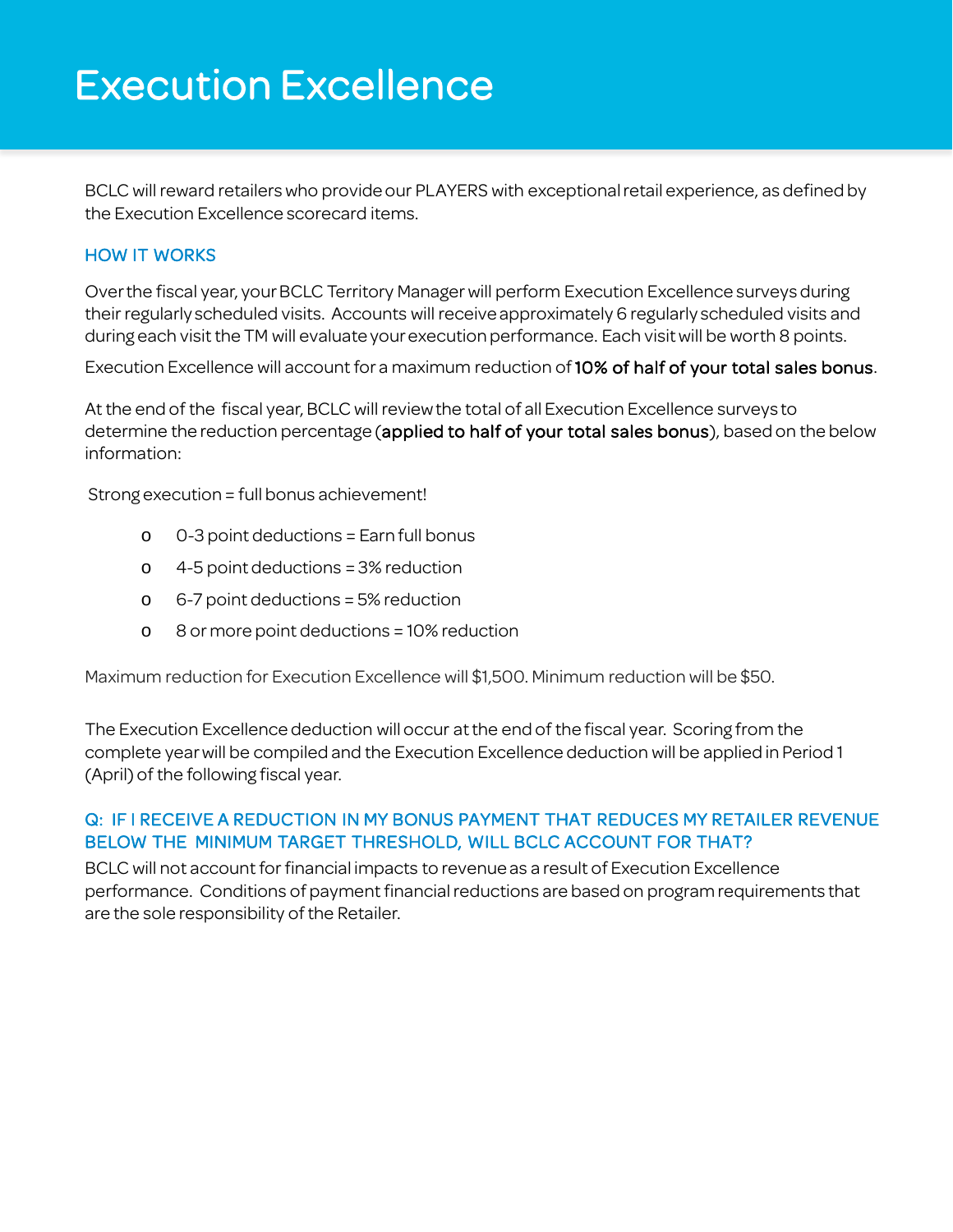# Execution Excellence - Sales Bonus Condition of Payment

| <b>Topic</b>                                  | <b>Scorecard Item Description</b>                                                                                                                                                                                                                                                                                                                                                                                                                            |  |  |  |  |  |
|-----------------------------------------------|--------------------------------------------------------------------------------------------------------------------------------------------------------------------------------------------------------------------------------------------------------------------------------------------------------------------------------------------------------------------------------------------------------------------------------------------------------------|--|--|--|--|--|
| Display case FULL and<br>to RSG Planogram     | 1 point for display case(s) merchandised as per the RSG Planogram on the Retailer<br>Hub, including correct ticket featured in special event tray (applies to second<br>display case if second terminal is operational with plexi installed)<br>O points if the display case(s) is not merchandised as per the RSG planogramon<br>the Retailer Hub or the incorrect ticket is featured in the special event tray.                                            |  |  |  |  |  |
| <b>ALL Jackpot Signs</b><br>Accurate          | 1 point if ALL jackpot signs display the accurate jackpots for Lotto 6/49 AND Lotto<br>Max, or if in the case of a digital jackpot sign not displaying the correct amount or<br>not operating, the retailer has informed Lottery Support Hotline.<br>O point if any jackpot sign is incorrect, and in the case of a digital jackpot displaying<br>the incorrect amount or not operating, the retailer hasn't informed Lottery Support<br>Hotline.            |  |  |  |  |  |
| <b>Point of Sale Materials</b><br>(Signage)   | 1 point for all CURRENT POS (poster A, poster B and bubble case strip) on display<br>AND a package play sign at point of purchase.<br>O points if some or none of the CURRENT POS and package play on display.                                                                                                                                                                                                                                               |  |  |  |  |  |
| Uniforms/Name Tags                            | 1 point if uniforms and name tags are being worn and appear clean and<br>professional, personal clothing is in solid colours and light-wash blue jeans are not<br>being worn.<br>O points if uniforms or name tags are not being worn or they do not appear clean<br>and professional. Also, if personal clothing is not in solid colours or light-wash blue<br>jeans are being worn.                                                                        |  |  |  |  |  |
| <b>Sales Drivers and</b><br><b>Incentives</b> | 1 point if Scratch & Win gift option are displayed AND sales targets, tracking sheets<br>and point-of-salematerials for BCLC promotions and incentives are used,<br>maintained and provided upon request.<br>O points if Scratch & Win gift option are displayed and sales targets, tracking<br>sheets or point-of-sale materials for BCLC incentives are not used, maintained and<br>provided upon request.                                                 |  |  |  |  |  |
| <b>Cleanliness</b>                            | 1 point if the exterior and interior of the kiosk is clean and clutter free (including<br>non-BCLC items), there are no handwritten or non-BCLC signs, and winning<br>pictures are removed when expired.<br>O points if the exterior or interior of the kiosk is not clean and clutter free, there are<br>handwritten or non-BCLC signs, and winning pictures are not removed when<br>expired.                                                               |  |  |  |  |  |
| <b>Compliance/Player</b><br>Satisfaction      | 1 point if there is no substantiated player complaint(s) or violation of Service<br>Standard Remedies (ie. ID25 Mystery Shop fail, Validation Mystery Shop fail, Playing<br>at Work) or the Payment Card Terminal Procedures.<br>O points if there is substantiated player complaint(s) or violation of Service<br>Standard Remedies (ie. ID25 Mystery Shop fail, Validation Mystery Shop fail, Playing<br>at Work) or the Payment Card Terminal Procedures. |  |  |  |  |  |
| <b>Equipment Working</b>                      | 1 point if all equipment is working/or if any equipment not working and retailer has<br>called Lottery Support Hotline.<br>O point if any equipment not working/retailer has not called Lottery Support<br>Hotline (includes: Altura Lottery Terminal(s), Player Display Unit, Check-A-Ticket,<br>Digital and Keno Displays (Sign and Monitor) and plexi shields.                                                                                            |  |  |  |  |  |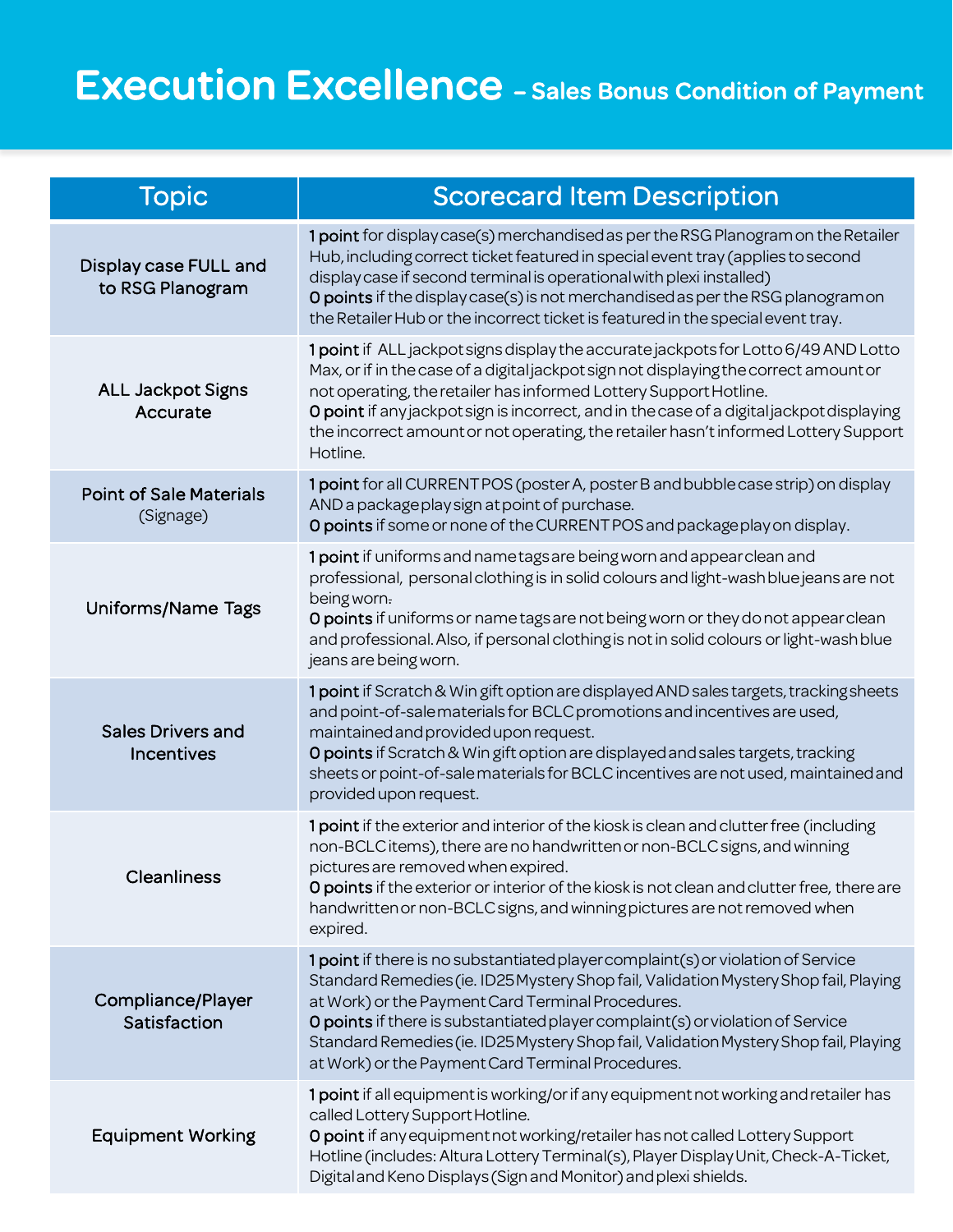# <span id="page-6-0"></span>Audit Only – Operational Requirements

In addition to scorecard items to earn the full or partial Execution Excellence bonus portion, the following operational requirements must also be met on each audit. Audit only items do not result in a reduction of your total bonus potential and are in place to support the integrity of selling lottery and business operations.

#### OPERATIONAL REQUIREMENTS - Audit Only (no points or financial impact)

#### Business Provisions:

- Retailers must maintain and submit up-to-date copies of their business license, insurance certificate and WCB clearance letters. These are to be sent via email to [RSG@bclc.com](mailto:RSG@bclc.com).
- Original GPEB certificate must be displayed.
- Retailers must ensure they are compliant with all Provincial/National employment laws and regulatory requirements.
- Retailers must maintain and provide upon request all business documentation, sales tracking, inventory management documentation and financial statements.

#### Lottery Store Facilities:

- Report any kiosk damage in a timely manner including burnt-out lights and signs.
- Use of BCLC provided cleaning products on display cases or plexi products.

#### Scratch & Win Inventory Management:

- Retailers must maintain and provide upon request Scratch & Win inventory tracking.
- Retailers must maintain and provide upon request Christmas inventory tracking which includes weekly order details for the month of December as well as buybacks.

#### Retailer Hub:

- Staff updates are to be completed on the Retailer Hub as they occur.
- Name tags are ordered from the Retailer Hub.
- Unclaimed prizes for high value Scratch & Win tickets and other retailer information are to be reviewed on a weekly basis.
- Navigate to upon request, the current Special Feature Tray Planogram on the Retailer Hub.

#### Additional Sales Drivers:

- Maintain daily/weekly sales tracking including Jackpot levels.
- When location is closed, BCLC issued hours of operation sign is displayed (where applicable).
- Selection slip holders full and to planogram.
- Individual sales drivers must be discussed and approved by your BCLC Territory Manager. These initiatives should only occur when BCLC is not conducting player promotions.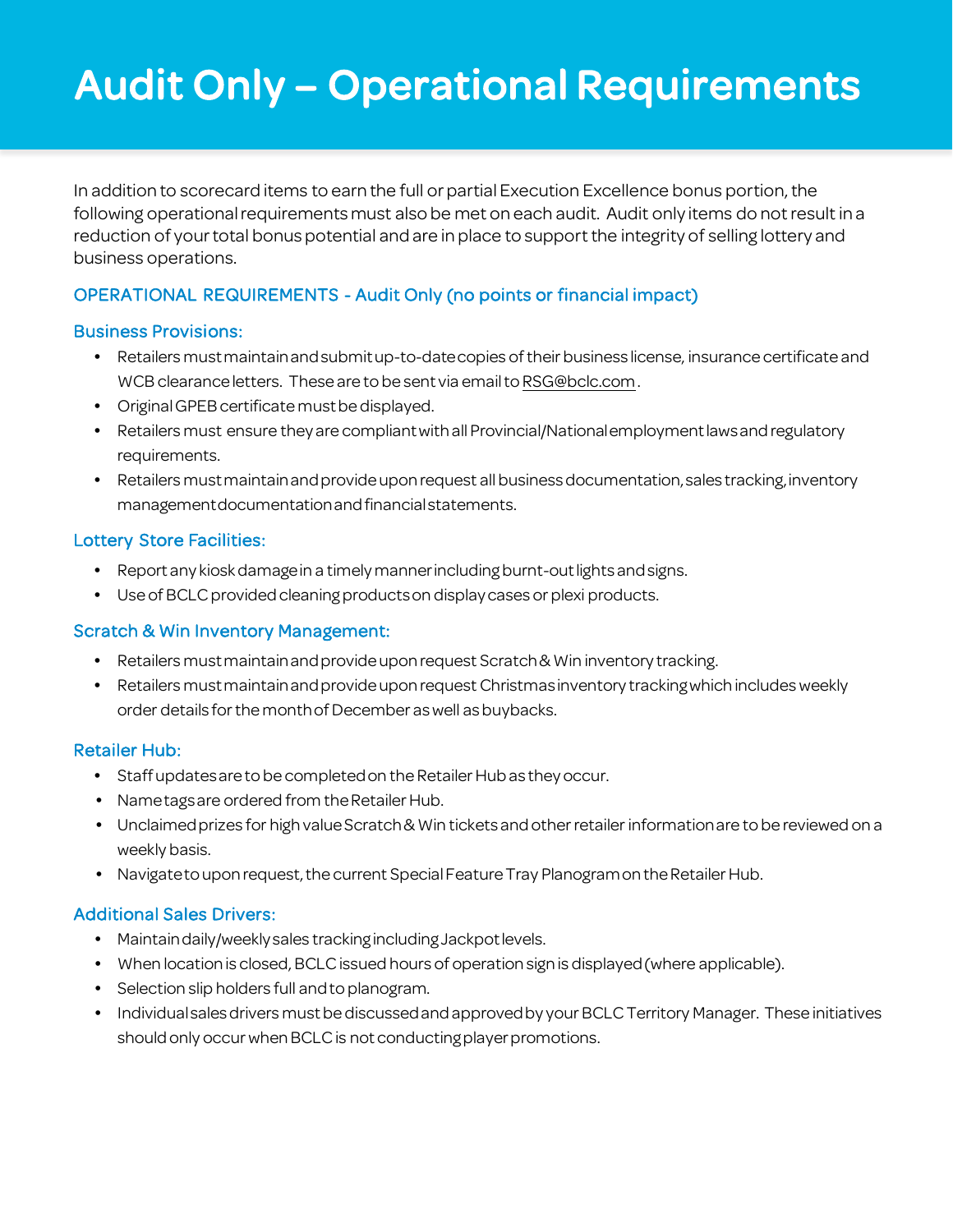# <span id="page-7-0"></span>How to Calculate Your Location Fee

### HOW TO CALCULATE YOUR LOCATION FEE

Calculating the Location Fee is based on a 'progressive' fee structure using tiered fiscal sales achievement.

For locations that achieve sales in Levels 1 to 9, the Location Fee is calculated at the current rate of 1.35%.

Locations that achieve sales in Levels 10 to 12 (\$1,250,000 and above) calculate the Location Fee by combining each sales level, within your total projected annual sales, calculated with its respective percentage.

#### EXAMPLE: Retailer achieves \$2,200,000 million in sales:

|                |                                |                                       |                 | Step1                                                                                   |
|----------------|--------------------------------|---------------------------------------|-----------------|-----------------------------------------------------------------------------------------|
| Level          | Minimum<br><b>Sales Levels</b> | <b>Maximum</b><br><b>Sales Levels</b> | Location<br>Fee | Determine the dollar value<br>for your relevant Levels:                                 |
| 12             | \$2,000,000+                   |                                       | 2.25%           | $$2,200,000 - $2,000,000 = $200,000$                                                    |
| 11             | \$1,500,000                    | \$1,999,999                           | 2.00%           | $$1,999,999 - $1,500,000 = $499,999$                                                    |
| 10             | \$1,250,000                    | \$1,499,999                           | 1.50%           | $$1,499,999 - $1,250,000 = $249,999$                                                    |
| $\mathsf{9}$   | \$1,100,000                    | \$1,249,999                           | 1.35%           | $= $1,249,999$                                                                          |
| 8              | \$975,000                      | \$1,099,999                           | 1.35%           | Step <sub>2</sub>                                                                       |
| $\overline{7}$ | \$725,000                      | \$974,999                             | 1.35%           | Multiply the dollar values by the<br>respective Progressive Fee                         |
| 6              | \$600,000                      | \$724,999                             | 1.35%           | percentage and total it up:                                                             |
| 5              | \$475,000                      | \$599,999                             | 1.35%           | $$200,000 \times 2.25\% =$<br>\$4,500.00<br>$$499,999 \times 2.00\% =$<br>\$9,999.98    |
| $\overline{4}$ | \$375,000                      | \$474,999                             | 1.35%           | $$249,999 \times 1.50\% =$<br>\$3,749.99<br>$$1,249,999 \times 1.35\% =$<br>\$16,874.99 |
| 3              | \$275,000                      | \$374,999                             | 1.35%           | \$35,124.96                                                                             |
| $\overline{c}$ | \$200,000                      | \$274,999                             | 1.35%           | Step <sub>3</sub><br>Add up the totals                                                  |
| 1              | \$0                            | \$199,999                             | 1.35%           | from Step 2 to<br>determine annual                                                      |
|                |                                |                                       |                 | Location Fee.                                                                           |

The Location Fee is calculated based on monthly actual sales.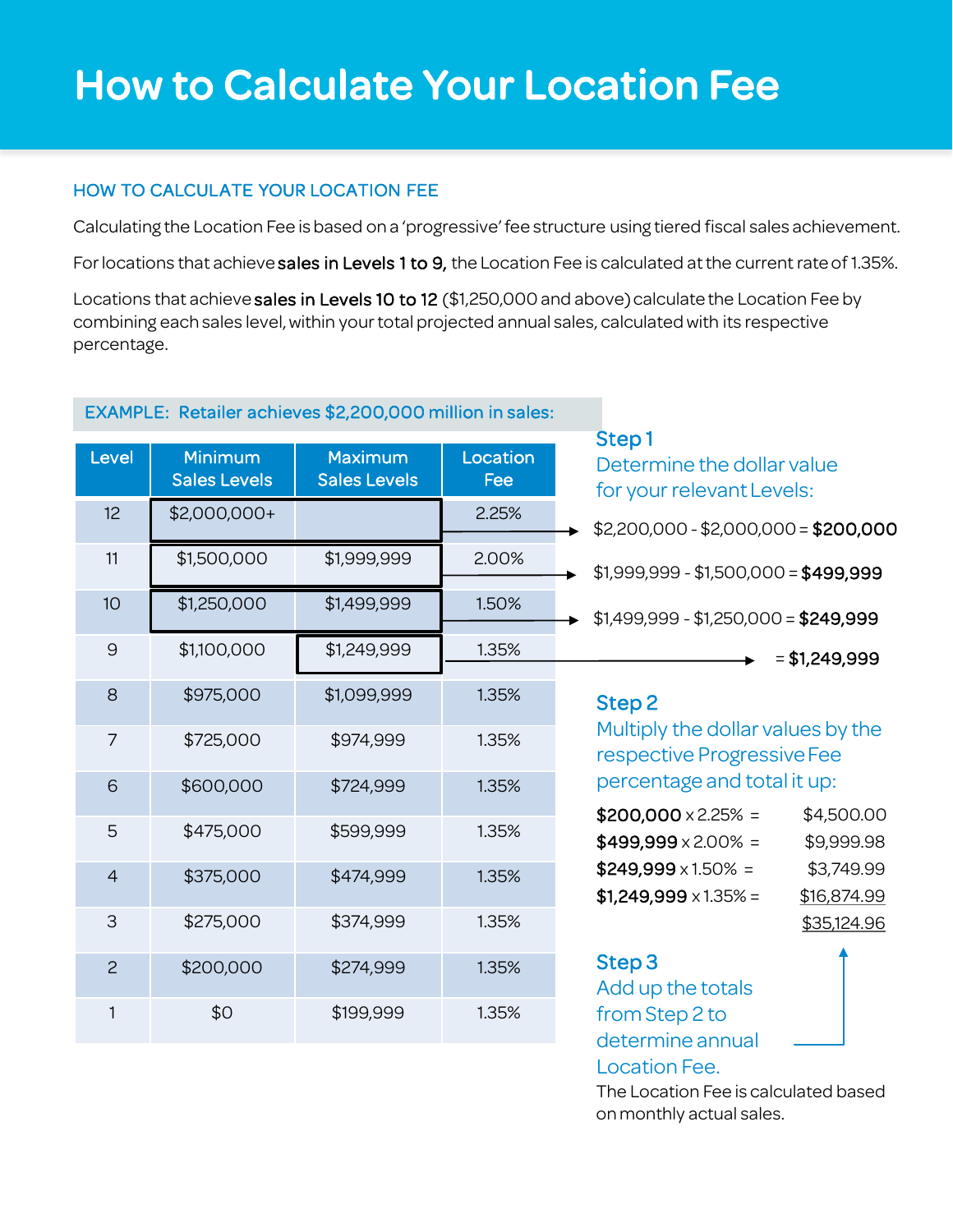# <span id="page-8-0"></span>**Compensation - Questions & Answers**

#### Q1: WHEN DO RETAILERS GET PAID?

As the compensation is comprised of multiple elements, payment schedules vary:

- Validation Commission: Weekly
- Sales Commission: Weekly
- Sales Bonus: End of fiscal sales periods
- Seller's Prize: Following prize claim
- Sales Growth Incentive: End of fiscal year

RSG Retailers operate on the same fiscal calendar as BCLC. Sales achievement bonuses are paid following BCLC's fiscal period end. Retailers will receive their period compensation on their regular sweep day within 10 business days from period end. Refer to the chart below to see sales period start and end dates for fiscal 2022/23.

| <b>Fiscal Sales Period</b> | P <sub>1</sub> | P2                        | P3                        | P4                        | P5                 | P <sub>6</sub>     |                    | P8                          | P9                   | P10                | P11                           | P12                       |
|----------------------------|----------------|---------------------------|---------------------------|---------------------------|--------------------|--------------------|--------------------|-----------------------------|----------------------|--------------------|-------------------------------|---------------------------|
| <b>Start-End Date</b>      | Apr 1 - 23     | Apr 24 -<br><b>May 21</b> | May 22 -<br><b>Jun 25</b> | Jun 26 -<br><b>Jul 23</b> | Jul 24 -<br>Aug 20 | Aug 21 -<br>Sep 24 | Sep 25 -<br>Oct 22 | Oct $23 -$<br><b>Nov 19</b> | Nov $20 -$<br>Dec 24 | Dec 25 -<br>Jan 21 | Jan 22 -<br>Feb <sub>18</sub> | Feb 19 -<br><b>Mar 31</b> |
| # Days in Period           | 23             | 28                        | 35                        | 28                        | 28                 | 35                 | 28                 | 28                          | 35                   | 28                 | 28                            | 41                        |

#### **Q2: WHEN IS EXECUTION EXCELLENCE CONDITION OF PAYMENT APPLIED?**

Scoring from the complete year will be compiled and the Execution Excellence deduction will be applied in Period 1 (April) of the following fiscal year.

#### **Q3: WHY ARE RETAILERS PAID BY FISCAL PERIOD?**

Compensation is processed by fiscal period to ensure Retailers have the cash flow to operate, and to align to BCLC fiscal year.

#### **Q4: HOW ARE RSG OPERATIONAL EXPENSES CALCULATED? (\$4,500)**

Operational expenses are based on the provincial average for line items including: business license, insurance, phone, debit/credit card fees, accounting fees, bank fees, supplies, promotions/community, overages/shortages and other expenses.

#### **Q5: WHY IS CONTRIBUTION VARIABLE?**

The amount of Contribution varies from site to site because each site is unique based on hours of operation and location sales.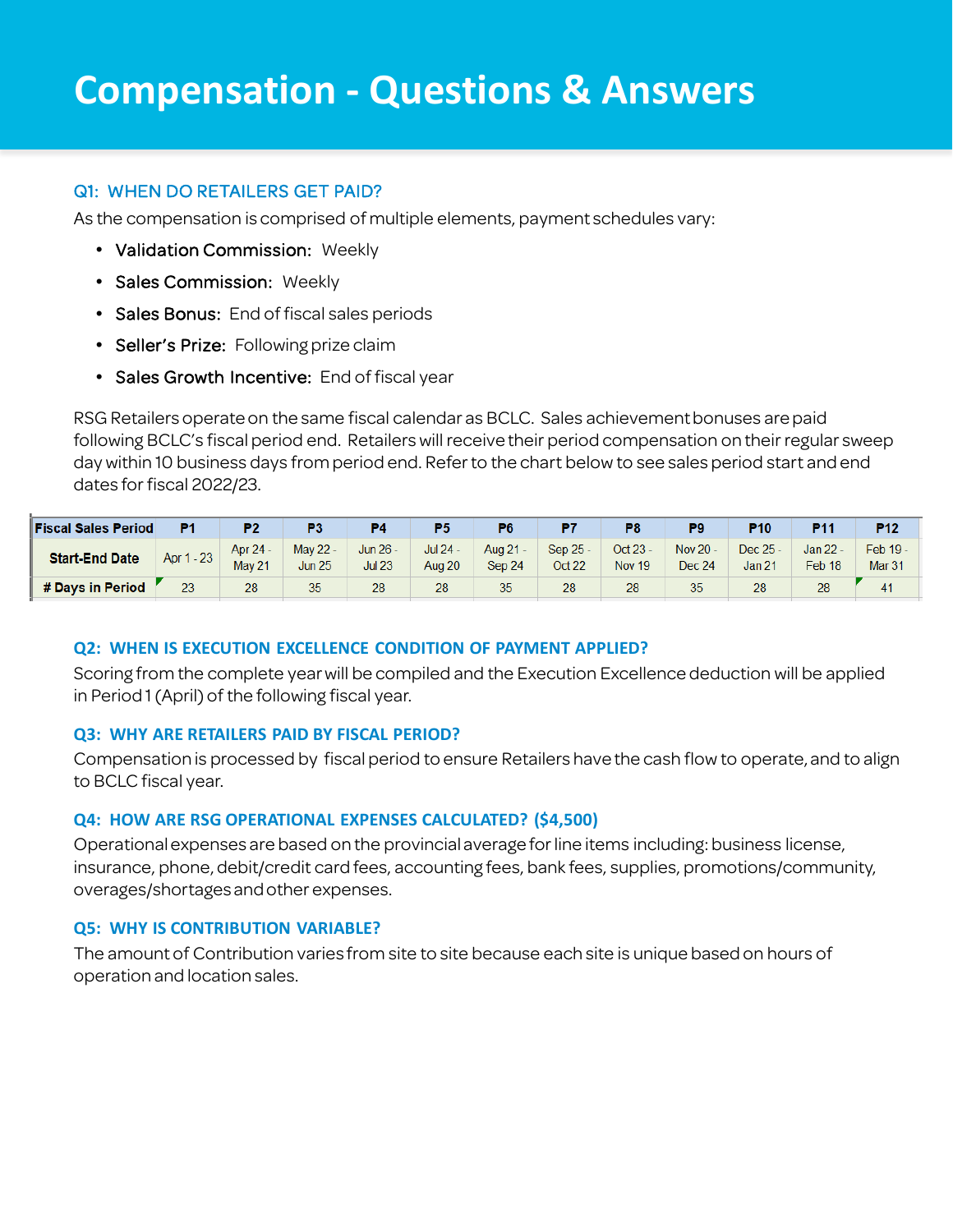#### <span id="page-9-0"></span>ENTERING RETAILERS

Sales Bonus earnings will be calculated based on the number of days a Retailer is in the network within the sales period.

#### PAYMENT DETAILS

All payments will be made by Electronic Funds Transfer (EFT), to the banking institution as specified on your bank authorization form. Please note, all prizes awarded through sales incentives should be treated as business income and managed accordingly.

Payments may be reduced by the amount owed to BCLC for a Security Deposit.

#### CONSENT TO PUBLISH

In order to receive an Incentive and/or Sales Bonus payment, Retailers must complete such releases, waivers or indemnities as required by BCLC, at its sole discretion. BCLC reserves the right to publish the name, location and a recent photograph of the Retailer(s) in any medium without liability or remuneration.

#### EXITING RETAILERS

Payment to exiting retailers will occur after all instant ticket returns, and pending Execution Excellence reductions, have been processed (if applicable). The Compensation program will cease effective the retailer's close of business. Sales Bonus earnings will be based on the sales projection to the last day of business within the sales period.

It is important to ensure your bank account is still active as the final payment will be electronically deposited into the bank account on file with BCLC.

#### GOOD STANDINGS

Your lottery business must be in good standing with BCLC. Suspensions, payment defaults, pending letters of credit or trust deposits may disqualify retailers from receiving a Sales Bonus incentive reward.

You must maintain sufficient insurance as outlined in the Lottery Retailer Agreement (LRA).

### PROGRAM CHANGE OR WITHDRAWAL **NOTIFICATION**

This program is subject to review and may be changed or withdrawn at any time. In the event that BCLC changes, cancels or withdraws the program at any time for any reason during the year, payment of any potential bonus will be at BCLC's sole discretion.

BCLC reserves the right to disentitle any retailer from participation in this program for any reason at BCLC's sole discretion.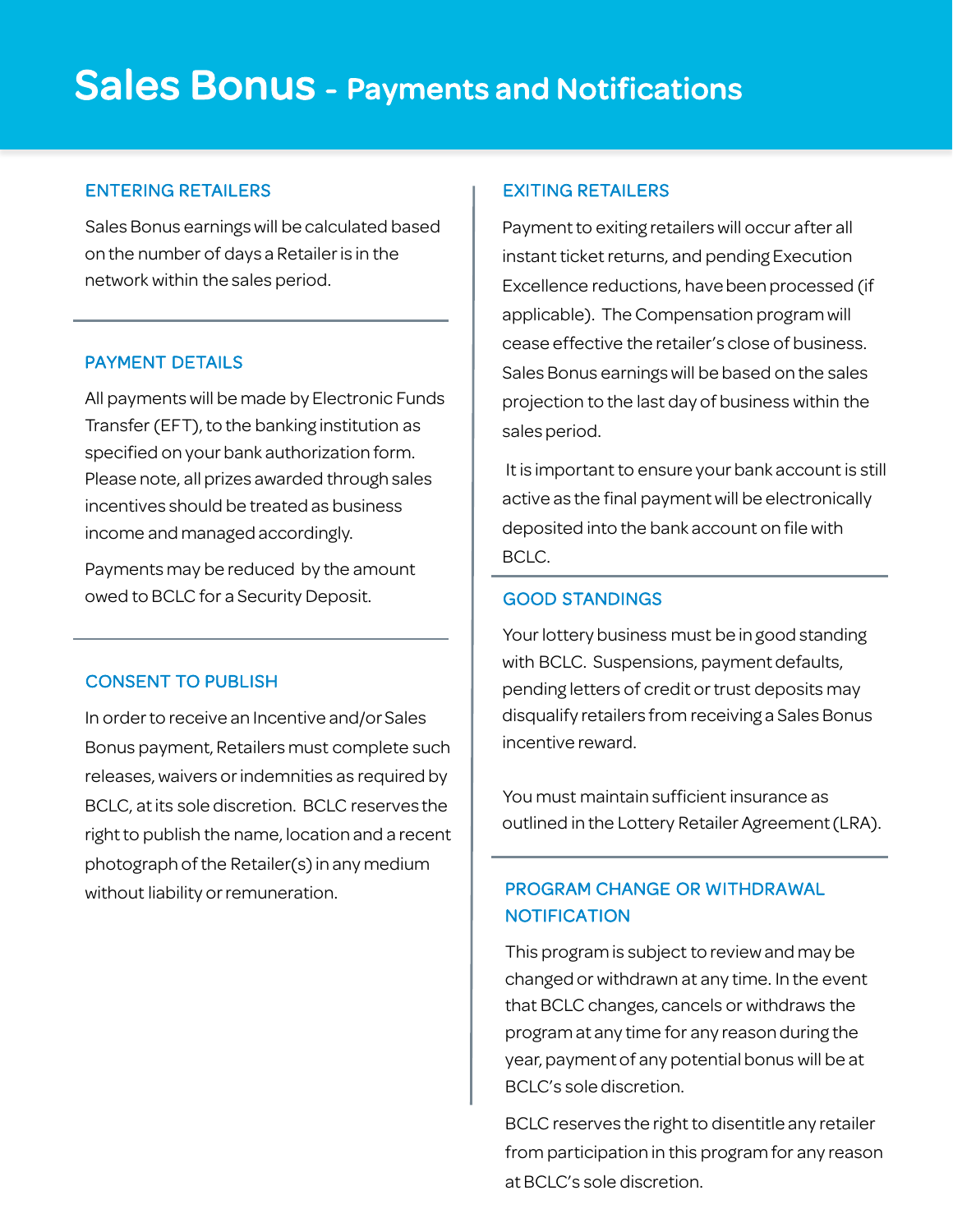<span id="page-10-0"></span>

All confirmed lottery prize claims of \$10,000 or more, BCLC awards a Seller's Prize to the location that sold the winning ticket.

|                        | <b>Seller's Prize</b> |
|------------------------|-----------------------|
| <b>Prize Won</b>       | Amount (\$)           |
| \$10K to \$99,999.99   | \$250                 |
| \$100K to \$499,999.99 | \$500                 |
| \$500K to \$999,999.99 | \$1,000               |
| \$1M to \$1,999,999.99 | \$2,000               |
| \$2M to \$70M          | 0.10% of Prize Won    |
|                        | (\$2K to \$70K)       |

*Seller's Prizes are available for all lottery products with the exception of Sports Action.*

#### Program Criteria

Retailers are only eligible for a Seller's Prize once the prize won, on a winning ticket, has been paid to the holder of the winning ticket. A Retailer is not eligible for a Seller's Prize for any unclaimed or expired winning ticket.

#### Eligibility Criteria

Maintain good standing with BCLC. Suspensions, payment defaults, pending letters of credit or trust deposits may disqualify retailers from receiving a bonus payment; and

Have an active, valid and subsisting Lottery Retailer Agreement with BCLC on the date the Prize was paid to the holder of the Winning Ticket.

#### Payment Details

Payments to retailers will be made by Electronic Funds Transfer (EFT) to your bank account. All prizes awarded through Seller Prizes should be treated as business income and managed accordingly.

The date of payment will be at BCLC's sole discretion and communicated to the retailer in advance.

#### Consent to Publish

In order to receive an Incentive and/or Sales Bonus payment, Retailers must complete such releases, waivers or indemnities as required by BCLC, at its sole discretion. BCLC reserves the right to publish the name, location and a recent photograph of the Retailer(s) in any medium without liability or remuneration.

### Program Change or Withdrawal **Notification**

This program is subject to review and may be changed or withdrawn at any time. In the event that BCLC changes, cancels or withdraws the program for any reason during the year, payment of any potential payout will be at BCLC's sole discretion.BCLC reserves the right to disentitle any retailer from participation in this program for any reason at BCLC's sole discretion.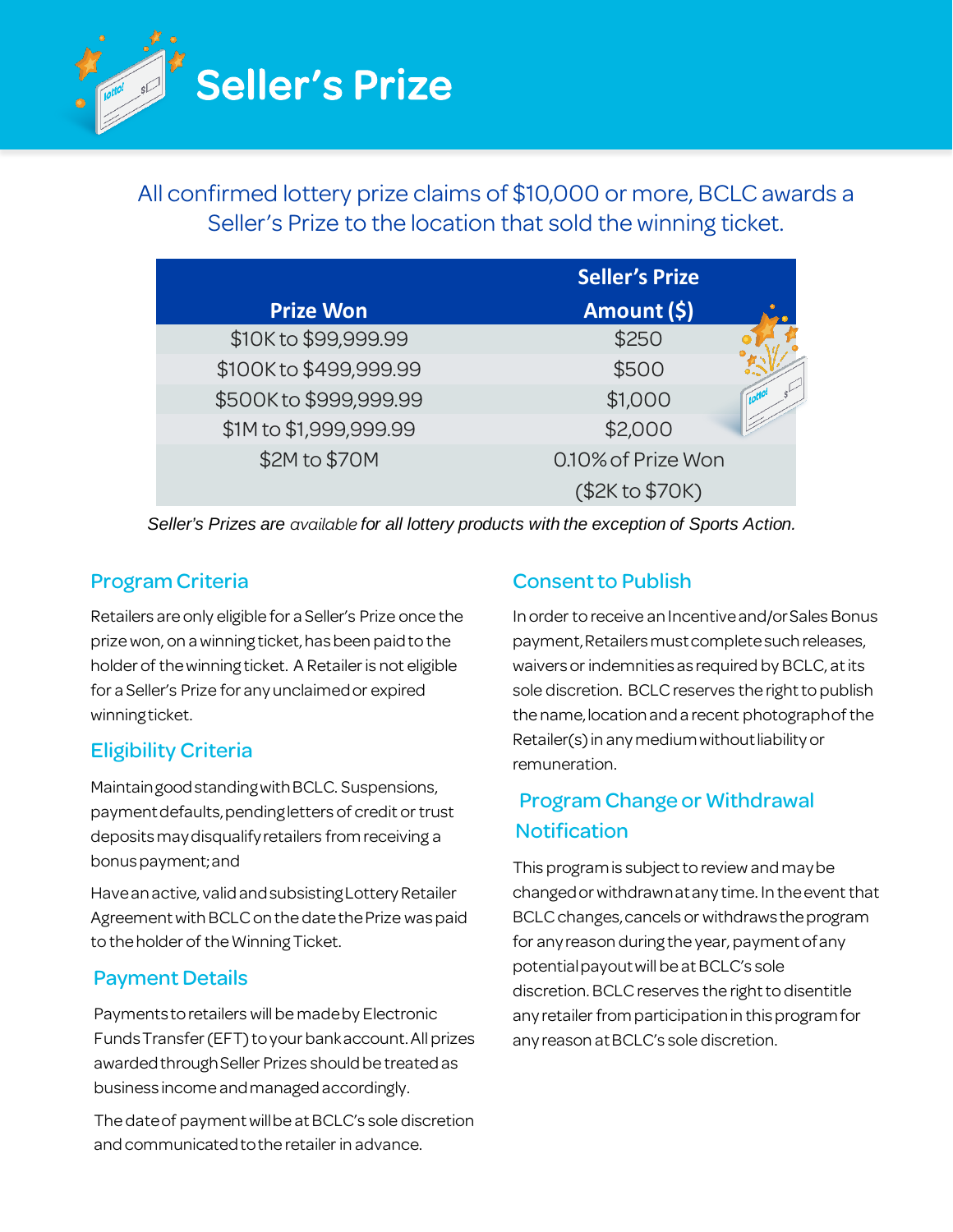<span id="page-11-0"></span>

Retailer commissions help support our retailers as they adapt to the changing market dynamics, as well as, shows our appreciation for ongoing support and engagement in our lottery business and for the continuous delivery of exceptional player experiences

# Sales Commission 5%

## on the sale of all lottery products

#### Draw Games & Sports Action

(sold via Lottery Terminal)

- Sales commission is displayed as a credit on your Weekly Invoice.
- Sales commissions earned are calculated daily, by product.
- The total amount of sales commission listed on your 'Weekly Invoice' is the sum of all your daily calculated validation commissions for the invoice period.

#### Scratch & Win Product

(including Web Cash where approved for sale)

Sales commission is built into the purchase price of a pack of Scratch & Win tickets.

Ie. Book of 100 \$1 tickets: Retailer Selling Price \$100.00 Retailer Purchase Price \$95.00 Sales Commission \$5.00

# Prize Redemption **Commission** 2%

## on prizes validated and paid out, including the prize of a Free Ticket

- Prize redemption commissions earned are calculated daily, by product, and are rounded to the nearest penny due to our prize payout structure.
- The total amount of prize redemption commission listed on your weekly Invoice is the sum of all your daily calculated prize redemption commissions for the invoice period

#### Program Change or Withdrawal Notification

This program is subject to review and may be changed or withdrawn at any time. In the event that BCLC changes, cancels or withdraws the program for any reason during the year, payment of any potential payout will be at BCLC's sole discretion. BCLC reserves the right to disentitle any retailer from participation in this program for any reason at BCLC's sole discretion.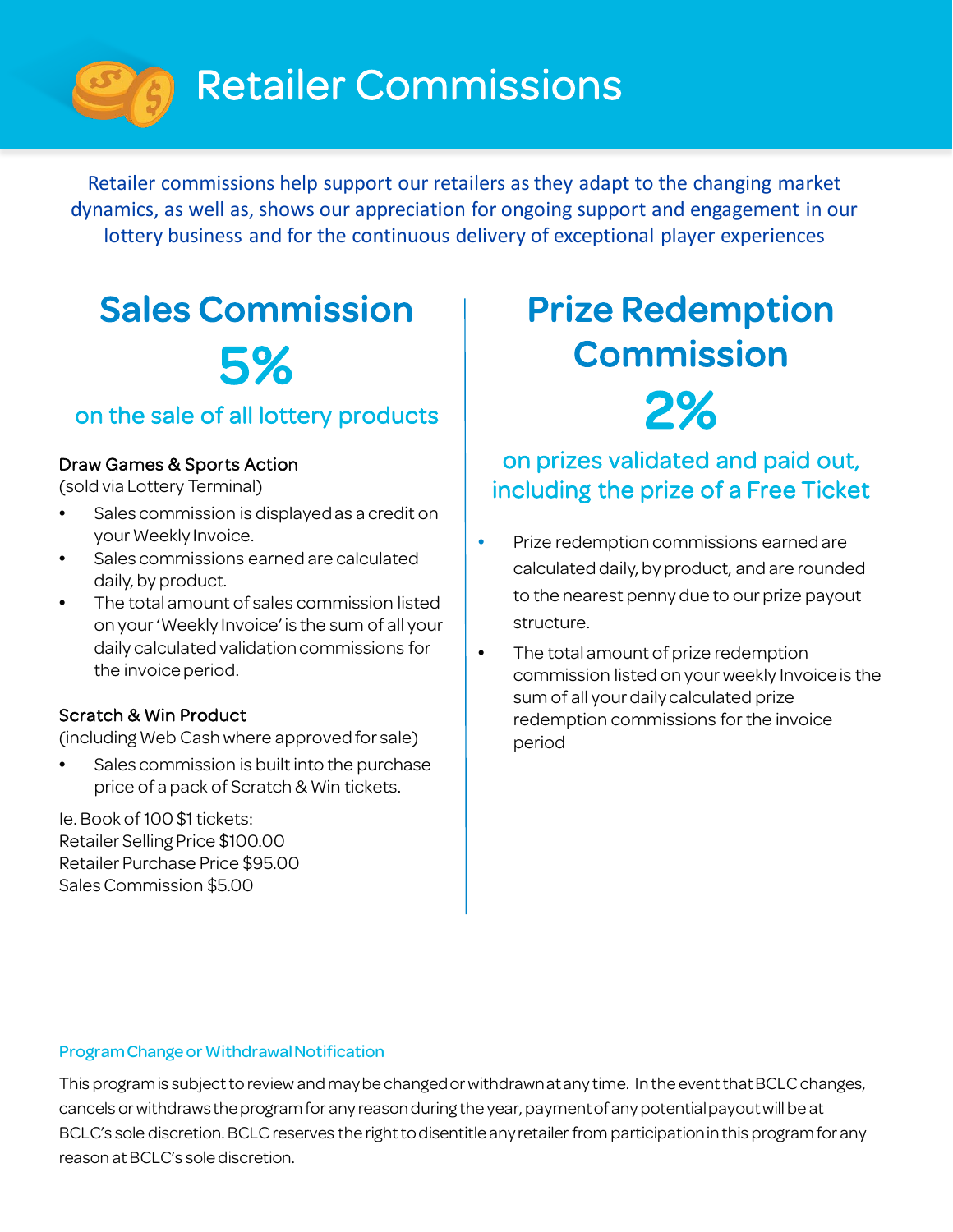<span id="page-12-0"></span>Sales Growth Incentive

### Achieve a minimum \$25,000 year over year revenue growth to qualify for the Sales Growth Incentive.

### **CONDITIONS**

- Total lottery sales are eligible.
- An eligible retailer must:
	- Be an active Retailer as of the end date of the incentive period, March 31, 2023; and
	- Achieve minimum net lottery sales of \$125,000 from April 1, 2022 to March 31, 2023; and
	- Achieve minimum net lottery sales growth of \$25,000, or more, in comparison to the previous fiscal and
	- Have 12 months of lottery sales history as of April 1, 2022, as determined by the Location ID
- To be eligible for a Prize, the Lottery Retailer Agreement Signatory must have operated the location for a minimum of 3 months.

| <b>Prize</b><br><b>Tier</b> | \$ Sales Growth<br>Amount (2019 vs<br>2018) | <b>Lump Sum</b><br>Incentive Prize* |
|-----------------------------|---------------------------------------------|-------------------------------------|
| Tier 1                      | \$100,000 and up                            | \$1,250                             |
| Tier 2                      | \$75,000 to \$99,999                        | \$1,000                             |
| Tier <sub>3</sub>           | \$50,000 to \$74,999                        | \$750                               |
| Tier 4                      | \$25,000 to \$49,999                        | \$500                               |

• A location's baseline sales number is reset every year based on prior year's results.